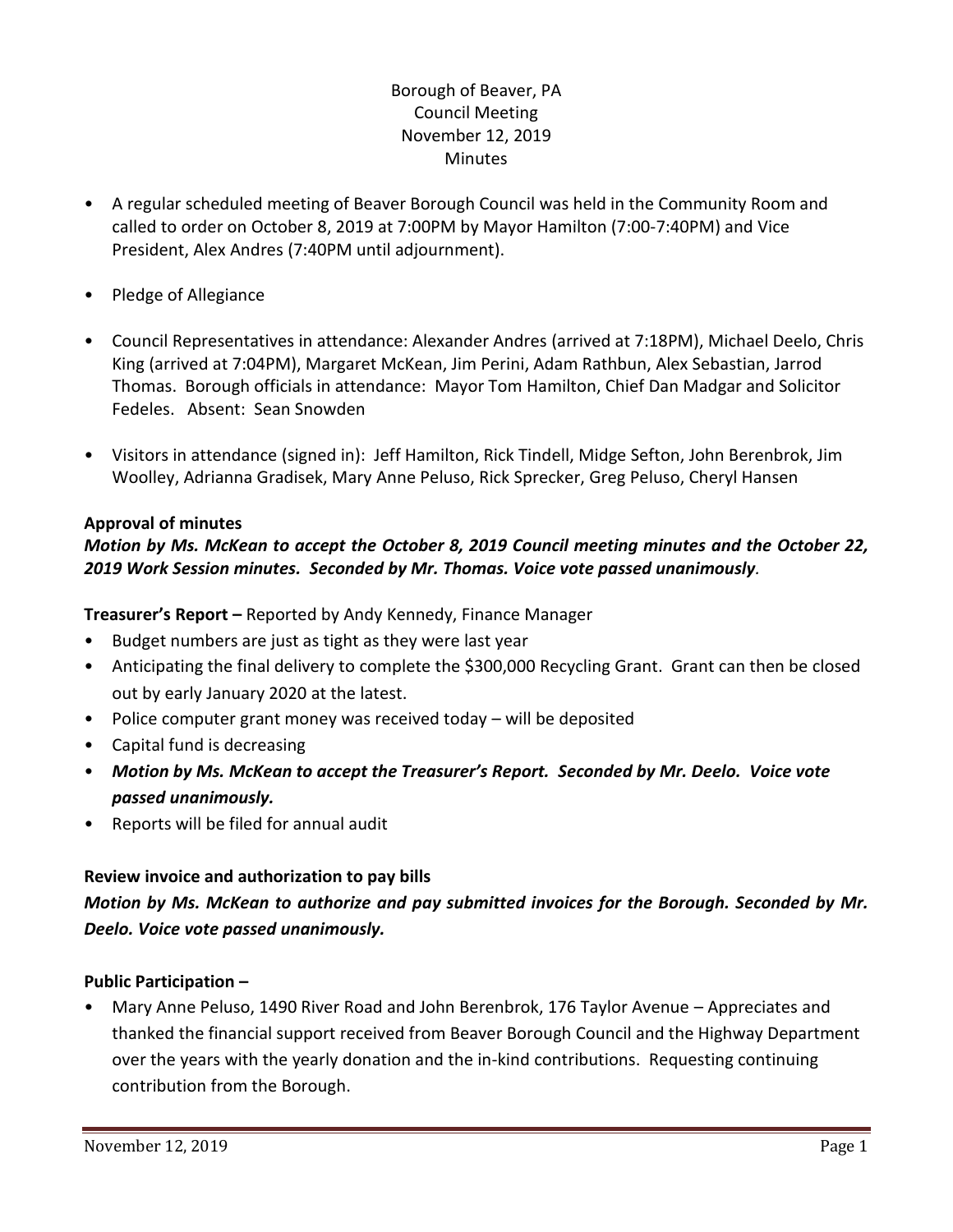- Mayor Hamilton The library is well used by the town and neighboring communities
- Rick Tendill and Jessica Davis
	- Earlier in the year, permission by council was given to use one of the parks for the Afghanistan and Iraq War Monument
		- A drawing was passed around and requested that Council review and advise if it is approved.
		- Location Corner of Quay Park facing Third and Market Street intersection
			- Mr. Rathbun stated the Quay Square Committee is aware of the location for the monument
		- Once approved, they can start fundraising
		- **Estimated cost: \$240,000 \$250,000**
		- Any monies left over will be forwarded to the Beaver County Foundation for future maintenance. Beaver Borough will not be responsible for maintenance.
	- Mayor Hamilton stated this will be discussed and reviewed at the November 26th Work Session – should have an answer to them by December.
- Jim Woolley, 343 Park Street Asked when the public can review the 2020 proposed budget
	- Mayor Hamilton The proposed budget will be voted on tonight. If passed, copies will be available at the borough office.
- Greg Peluso, 105 Oak Street
	- Owner of property on Sharon Road. Passed out packets to each council member asking them to review and talk to whoever was in charge of the sidewalk replacement project. He'd like to have 3 questions answered: 1) Was the project communication done properly? 2) Was the project cost done properly? 3) Was the project completed properly? Received a letter with an approximate cost of \$2,800 and a final bill of \$7,300
		- Mayor Hamilton Several public meeting were advertised and the job was put out for bid
		- Mr. Madgar Communication can always be better and apologized on behalf of the Borough
- Alex Andres Congratulated Mr. Deelo, Mr. Perini, Mr. Sebastian and Mr. Snowden for being reelected to council and to Mr. Thomas for the election to School Board.

# **Reports – Commissions / Authorities**

# **Council of Governments (COG) –**

- September 2019 and October 2019 meeting minutes enclosed in council packet
- No meeting November 2019

### **Civil Service Commission –** Reported by Midge Sefton

Reorganization meeting will be held January 6, 2020 at 6:30PM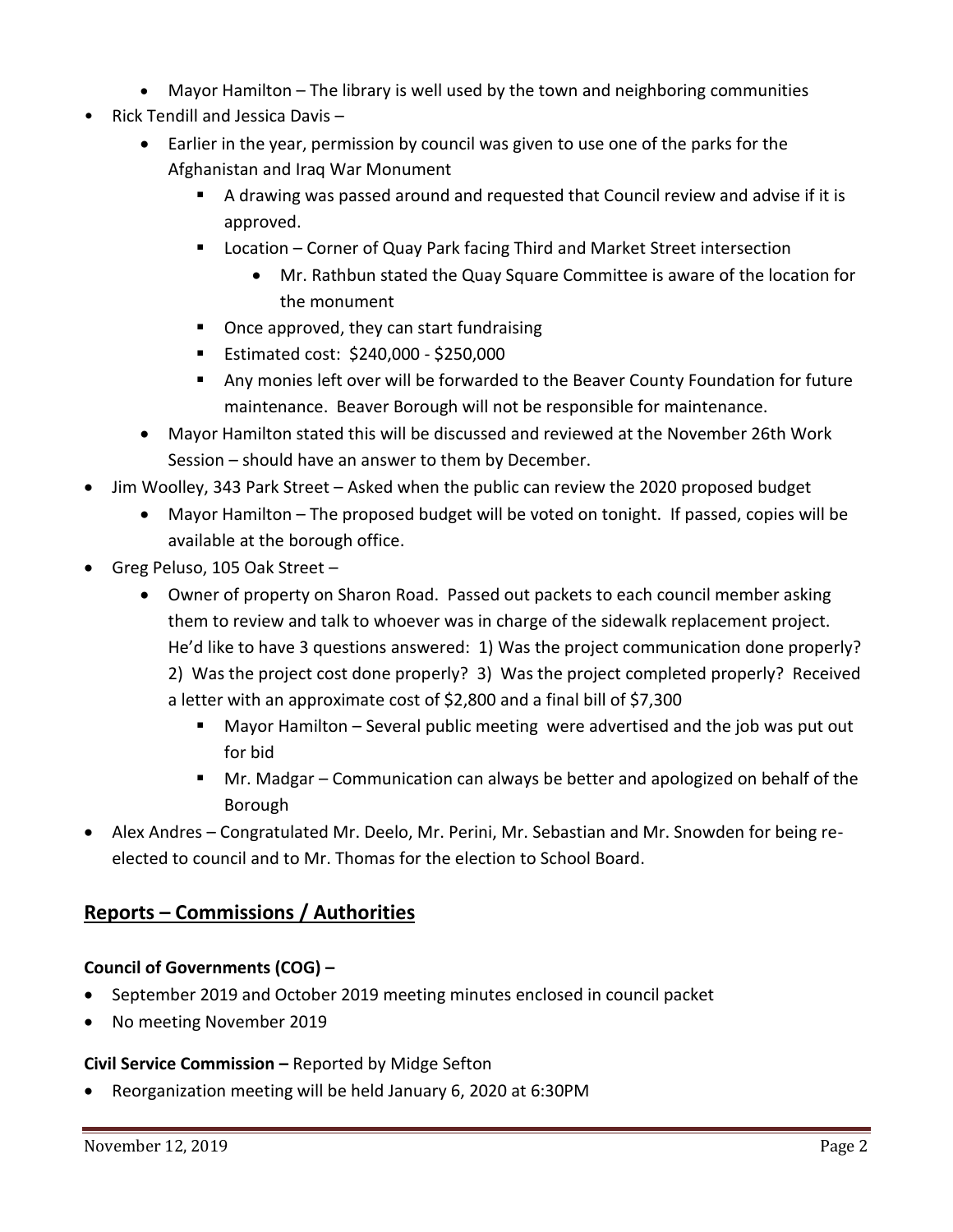# **Zoning Hearing Board (ZHB) –** No report

### **Planning Commission –**

October 21, 2019 minutes enclosed in council packet.

#### **Tree Commission –**

September 23, 2019 minutes enclosed in council packet

#### **Code Enforcement Officer Report –** Reported by Mr. Sprecker

Reviewed October 2019 report enclosed in council packet.

#### **Historic Architectural Review Board (HARB) –** No report

#### **Municipal Authority –** Reported by Mr. Deelo

October 16, 2019 meeting minutes enclosed in council packet.

### **Council Committee Reports**

**Public Safety/Code Enforcement –** Reported by Mr. Sebastian

The Police Collective Bargaining Agreement should be completed within the next 30 days

#### **Finance** – No report

**Highway –** Reported by Mr. Thomas

- Second Street paving project is completed
- Access Road Waiting on better weather to have the asphalt laid as well as the basketball court
- Still waiting to confirm 2020 projects from Columbia Gas, Borough will decide paving projects based on Columbia Gas plans

#### **General Government –** Reported by Mr. Andres

 For the 5 Year Comprehensive Plan - will meet with Mr. Madgar to review the 2019 completed projects

#### **Recreation –**

 Ms. McKean – Would like to start writing a PA Conservation State Grant proposal to enclose the pavilion at Shaw Park to submit in January 2020.

# **Reports**

**Manager's/Police Report –** Reported by Chief Madgar

- Reviewed October 2019 report enclosed in council packet.
- Cancelled the Work Session scheduled for December 24, 2019
- Meeting regarding Light up Night organizers
	- $\circ$  For safety reasons candy will not be allowed to be thrown from any floats, etc.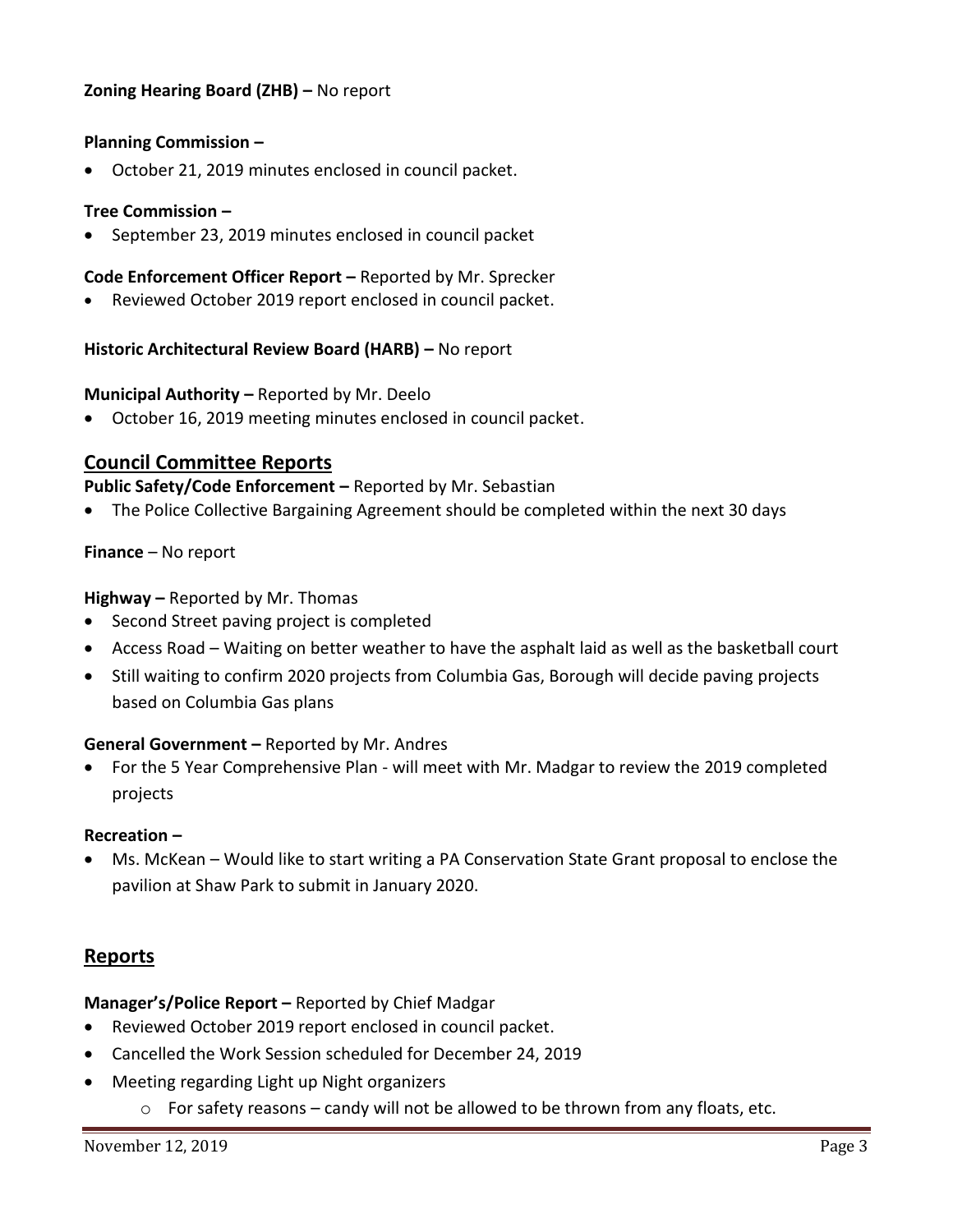- Monument at Clark Park awaiting a call back from Mr. Dioguardi
	- $\circ$  Ms. McKean stated she has already been in contact with another company
	- $\circ$  Mr. Madgar and Ms. McKean will discuss the matter further at another time
- Suspend night time parking from December 16, 2019 March 1, 2020, excluding 3<sup>rd</sup> Street
- School District has engaged with a company to paint the lines on the basketball court in the spring
- Read a statement from Council President Sean Snowden:
	- o I want to congratulate Jarrod Thomas for being elected to the Beaver Area School Board. Jarrod's work with all of the borough road projects cannot be ignored. He spend countless hours of researching, planning, and communicating the details of the project to be sure all questions and/or concerns were addressed. It was an honor to have served with him, and I wish him nothing but the best.
- Notified council that he received a letter of interest for the vacant council seat from Frank Bovalino
	- o Solicitor Fedeles
		- **Mr.** Thomas' election will not be certified until next week, therefore his resignation is contingent on the count be completed. Council then has 30 days from November 30<sup>th</sup> to fill the open seat.
		- The open seat does not have to be advertised
	- $\circ$  Mr. Madgar Council can discuss any applicants and have the replacement sworn in at the January Reorganization meeting.
	- $\circ$  Ms. McKean Post the opening on the borough website requesting to submit letter of interest to the borough office

# **President's Report –**

Mr. Andres congratulated the Library on their fundraising event.

### **Mayor Hamilton –**

 Thanked Mr. Thomas for his service on council and congratulated those who were reelected on council.

### **Fire Department** – Reported by Mr. Perini

- Open House was held on October 19, 2019 was as success
	- o Received 3 or 4 applications to become members
	- o Still have Carbon Monoxide Detectors

### **Emergency Management Coordinator – No report**

### **Borough Engineer and Borough Municipal Authority Engineer –**

 October 2019 Borough Engineer and Municipal Authority monthly reports enclosed in council packet.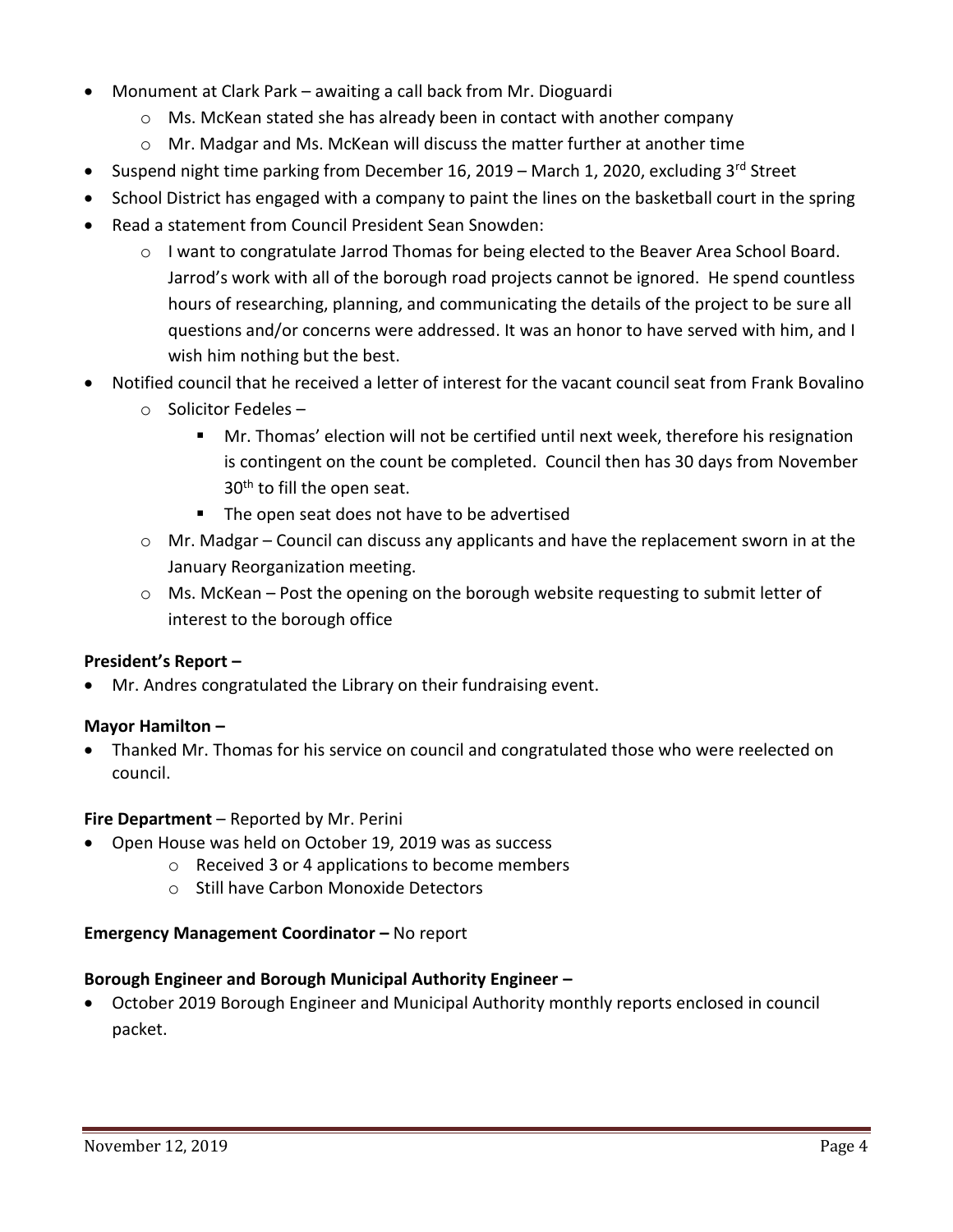### **Solicitor Report –**

 Executive Session to be held after the adjournment of the council meeting to discuss litigation and update on the police negotiations. No votes will be made after the Executive Session.

# **Old Business**

**Motion – Ordinance amending Chapter 1 relating to Police Pension Plan** *Motion by Mr. Sebastian, I move that Beaver Borough Council approve the attached ordinance amending Chapter 1, Part 5 of the Code of Ordinances, relating to the Borough of Beaver Police Pension Plan. Section 531 Definition of "Normal Retirement Age" and Section 534 "Retirement Benefits". Seconded by Ms. King. Voice vote passed unanimously.*

### **Motion – Ordinance amending Chapter 15 prohibiting parking on Center Way**

*Motion by Mr. Sebastian, I move that Beaver Borough Council approve the attached ordinance amending Chapter 15, part 304 of the Code of Ordinances, relating to Motor Vehicles and Traffic, parking will be prohibited on Center Way in both directions from Wilson Avenue to East End Avenue. Seconded by Ms. King. Voice vote passed unanimously.*

### **Motion – Ordinance amending Chapter 15 restricting turning on Harlem Lane**

*Motion by Mr. Sebastian, I move that Beaver Borough Council approve the attached ordinance amending Chapter 15, Part 208.1 of the Code of Ordinances, relating to Motor Vehicles and Traffic, restricting any turning on Harlem Lane onto Market Street in any direction. Seconded by Mr. Perini. Voice vote passed unanimously.*

**Motion – Ordinance amending Chapter 15 relating to adding a Stop Sign at the intersection of Bank Street and Navigation Street**

*Motion by Mr. Sebastian, I move that Beaver Borough Council approve the attached ordinance amending Chapter 15, Part 204.1 of the Code of Ordinances, relating to Motor Vehicles and Traffic, adding a stop sign at the intersection of Bank Street and Navigation Street. Seconded by Ms. McKean. Voice vote passed unanimously.*

# **New Business**

**Motion – Approve property tax rate of 26 mills for 2020**

*Motion by Mr. Perini, I move that Beaver Borough Council authorize the Solicitor to draft an ordinance and to advertise the adoption of the tax ordinance for the fiscal year 2020 levying taxes at the current rate of 26 mills. Seconded by Mr. Deelo. Voice vote passed unanimously.*

### **Motion – Advertise the 2020 Beaver Borough General Fund Budget**

*Motion by Mr. Perini, I move that Beaver Borough Council approve the proposed General Fund Budget for 2020 and to authorize the Solicitor to advertise for adoption at the December 10, 2019 meeting. Seconded by Mr. Thomas. Voice vote passed unanimously.*